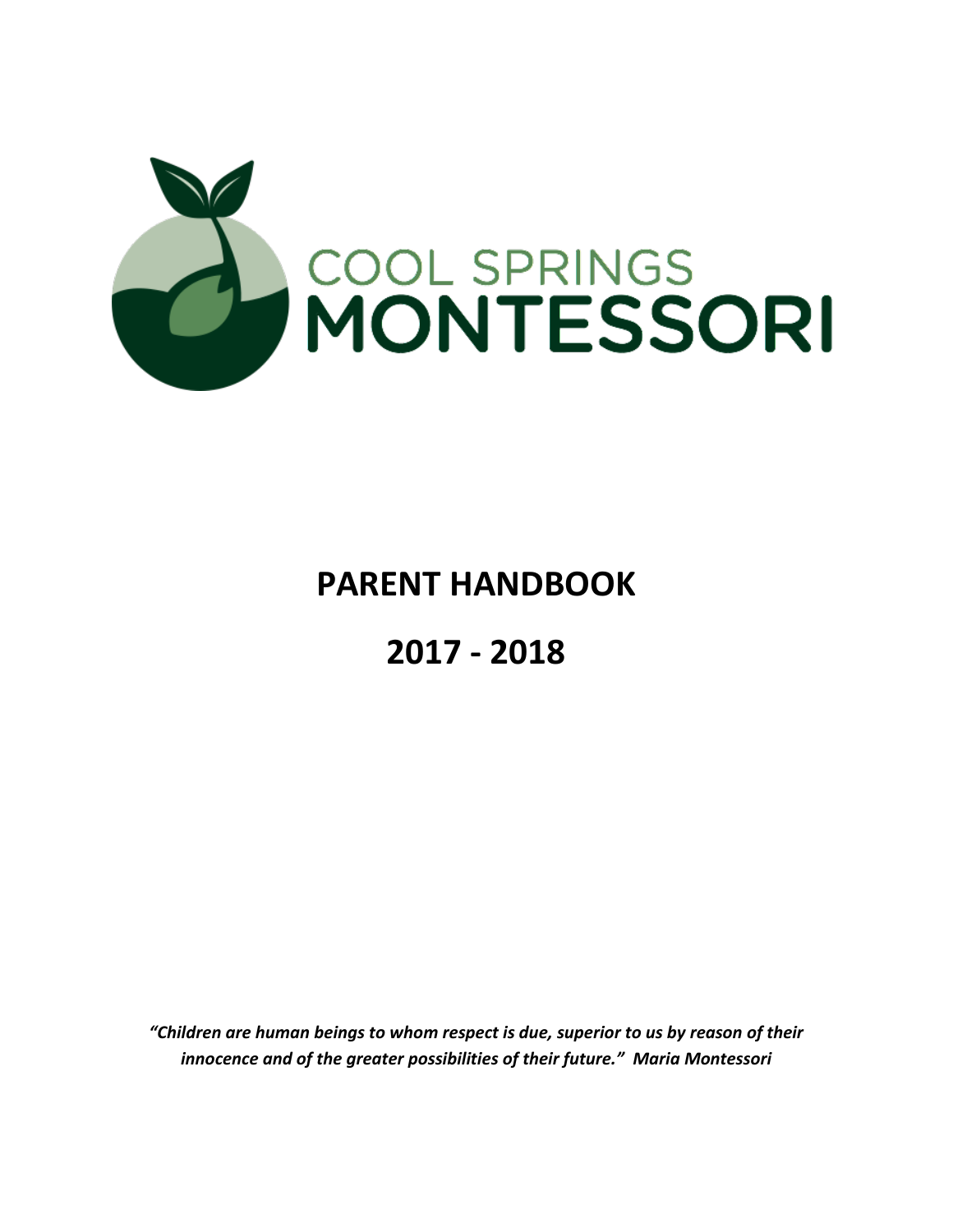# **CSM Mission and Vision**

Our mission at CSM is to provide a stable and nurturing place that supports each child's unique development.

Within a harmonious, supportive, and reality-based environment reflecting the Montessori philosophy of education as an aid to life, each member of the community is guided toward realizing his/her fullest potential emotionally, socially, academically and spiritually. Children build a foundation of skills, habits and values that enable them to grow into fulfilled, compassionate, responsible citizens of our global community.

We envision a peaceful world in which each individual has respect for self, others and the environment that all living things share.

*"Peace is what every human being is craving for, and it can be brought about by humanity through the child." - Maria Montessori*

# **Educational Philosophy and Methodology**

The main premises of Montessori education are:

- Children are to be respected as different from adults and as individuals who differ from each other.
- The child possesses an unusual sensitivity and intellectual ability to absorb and learn from his/her environment that is unlike those of the adult both in quality and capacity.
- The most important years of a child's growth are the first six years of life when unconscious learning is gradually brought to the conscious level.

Children have a deep love and need for purposeful work. They work, however, not as an adult for completion of a job, but for the sake of an activity itself. It is this activity which enables them to accomplish their most important goal: the development of the self - their mental, physical, and psychological powers.

After years of expression mainly in pre-schools, Montessori philosophy is finally being used as originally intended, as a method of seeing children as they really are and of creating environments which foster the fulfillment of each child's highest potential - spiritual, emotional, physical, and intellectual - as members of a family, the world community and the Cosmos.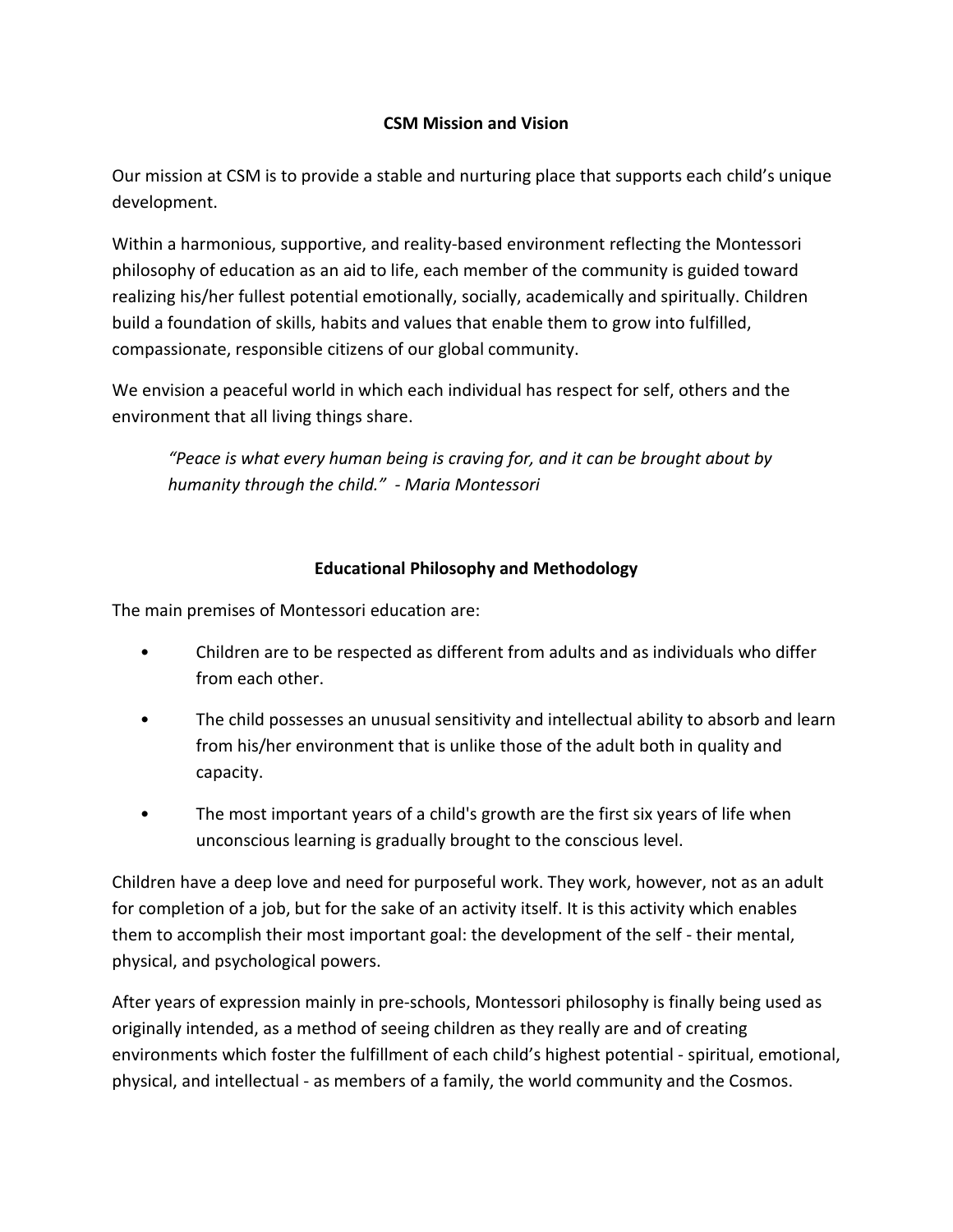Dr. Montessori gave the world a practical and tested scientific method for bringing forth the very best in young human beings. She taught adults how to respect individual differences, and to emphasize social interaction and the education of the whole personality rather than the teaching of a specific body of knowledge.

*"The child has one intuitive aim: self-development. He desperately wants to develop his resources, his ability to cope with a strange, complex world. He wants to do and see and learn for himself, through his senses and not through the eyes of an adult. The child who accomplishes this moves in harmony with his world. He becomes a full person. He is educated."* 

*- Maria Montessori*

# **What Makes Montessori Unique**

- A Montessori classroom is child-centered, not adult-centered. The guide is not the focus of the classroom. The guide provides a link between the child and the environment, and maintains the environment with materials that teach children. The children teach themselves through use of the materials.
- Montessori classrooms are multi-age with a minimum 3-year cycle, and the child stays in the same classroom with the same guide for the full 3 years. The classroom becomes like a second family for the child. Each age grouping corresponds to a Plane of Development, as identified by Dr. Montessori. A Montessori classroom strives for a balance of boys and girls, and an equal number of each age group. In a multi-age class, the youngest children learn from the older children. This is achieved through observation, and by the older children actually giving lessons to the younger. In this way, the older children also learn through teaching, and gain self-confidence and leadership skills. Children can move at their own pace because there are always materials on their level available to them in any curriculum area.
- Children have an active role in the environment. They help to maintain the classroom, keep it clean, and respect and take care of the materials. They are responsible for their own materials, putting them away neatly and ready for the next person to use. Many children thrive on being helpers and seek jobs to do.
- Children are not required to do the same thing at the same time. In a traditional school, the whole class is generally working on one thing at the same time. In Montessori, the children are allowed to make choices in their work and work on it until their needs are satisfied. They can work alone, with a friend, or in small groups.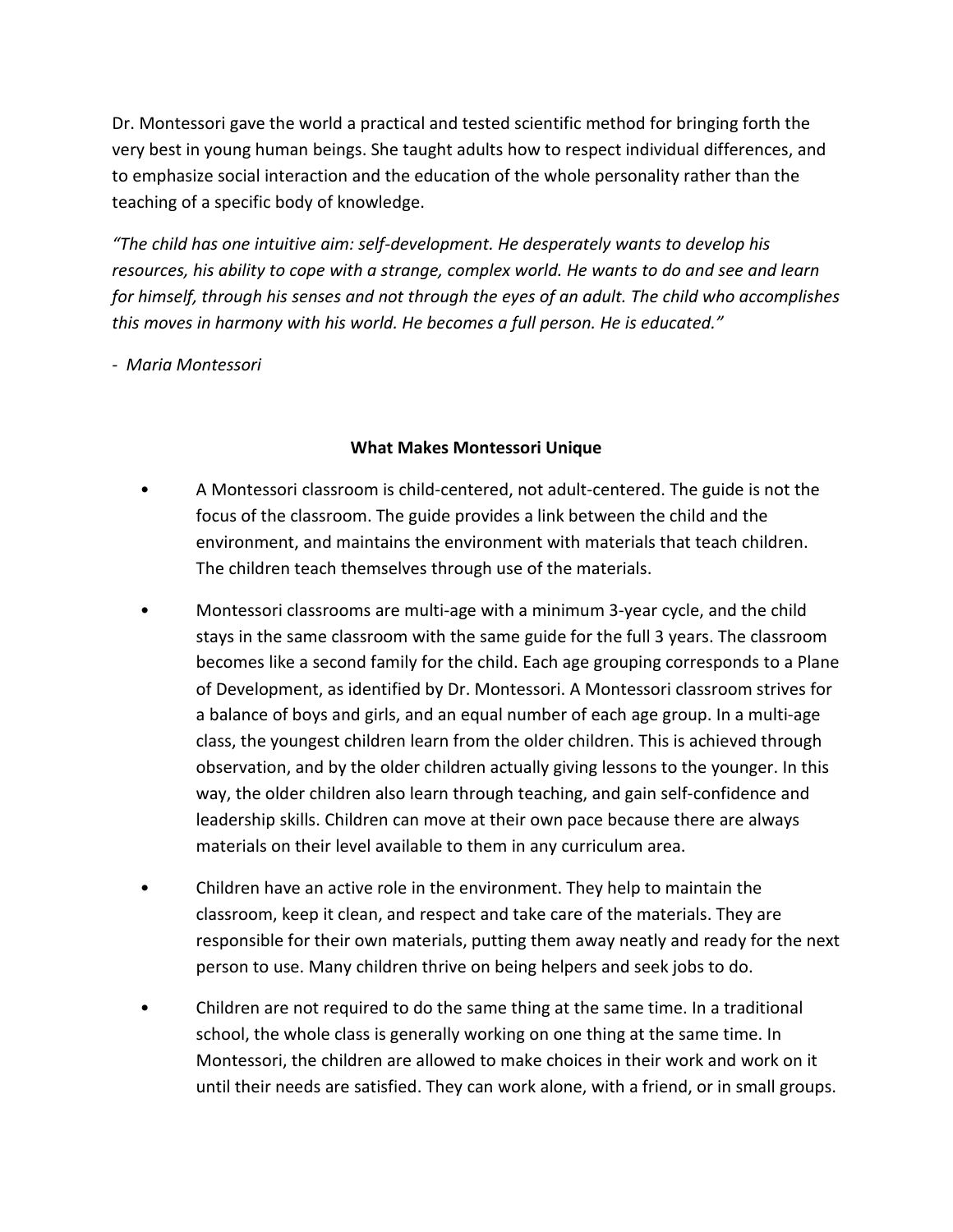When looking around a Montessori classroom, one sees many different things going on at the same time.

- Dr. Montessori scientifically developed her hands-on materials. She spent her entire life observing and researching children, and trying different things with them. Each material has a specific purpose or goal towards development.
- Materials are kept on low shelves that children can easily reach without adult assistance. The furniture is sized just for them.
- Montessori children have freedom of movement in the classroom. Dr. Montessori not only recognized that children have difficulty sitting still for long periods of time, but believed they should not be required to; therefore, getting rid of desks was one of the first things she did. Children have a great need to move their bodies and use their energy, and through movement, they learn and gain control over their bodies.
- Discipline is a process carried out in a consistent, respectful and logical manner.
- Montessori is process-oriented, not product-oriented.
- There is a certain spiritual nature in the Montessori environment. There is a sense of wonder and awe at the world and nature, and an appreciation for all things different. The individuality of children is not only recognized, but respected and encouraged.

# **Religion and Spirituality**

Underlying all the educational work of Maria Montessori is her highest aspiration of nurturing the spirit of each child in order to bring about a better world. Our spiritual nurturing may include experience of silence and reflection, a reverence for nature, an appreciation for the connectedness of all things, the giving of service to others, and the cultivation of peacefulness, honesty, justice, cooperation, compassion, generosity and love. We will study different cultures and the resulting familiarity, we hope, will lead to tolerance and a respect for diversity.

As a non-sectarian school we do not celebrate the holidays of any one particular religion. We will, however, recognize that these holidays are occurring, noting that groups of people are celebrating very special days in their religious tradition. We welcome presentations that explain these traditions, along with symbols, music, pictures, food, art, clothing, etc. that have particular significance. We will avoid commercialized substitutes for the true meaning of any holiday in order to respect and preserve its essence.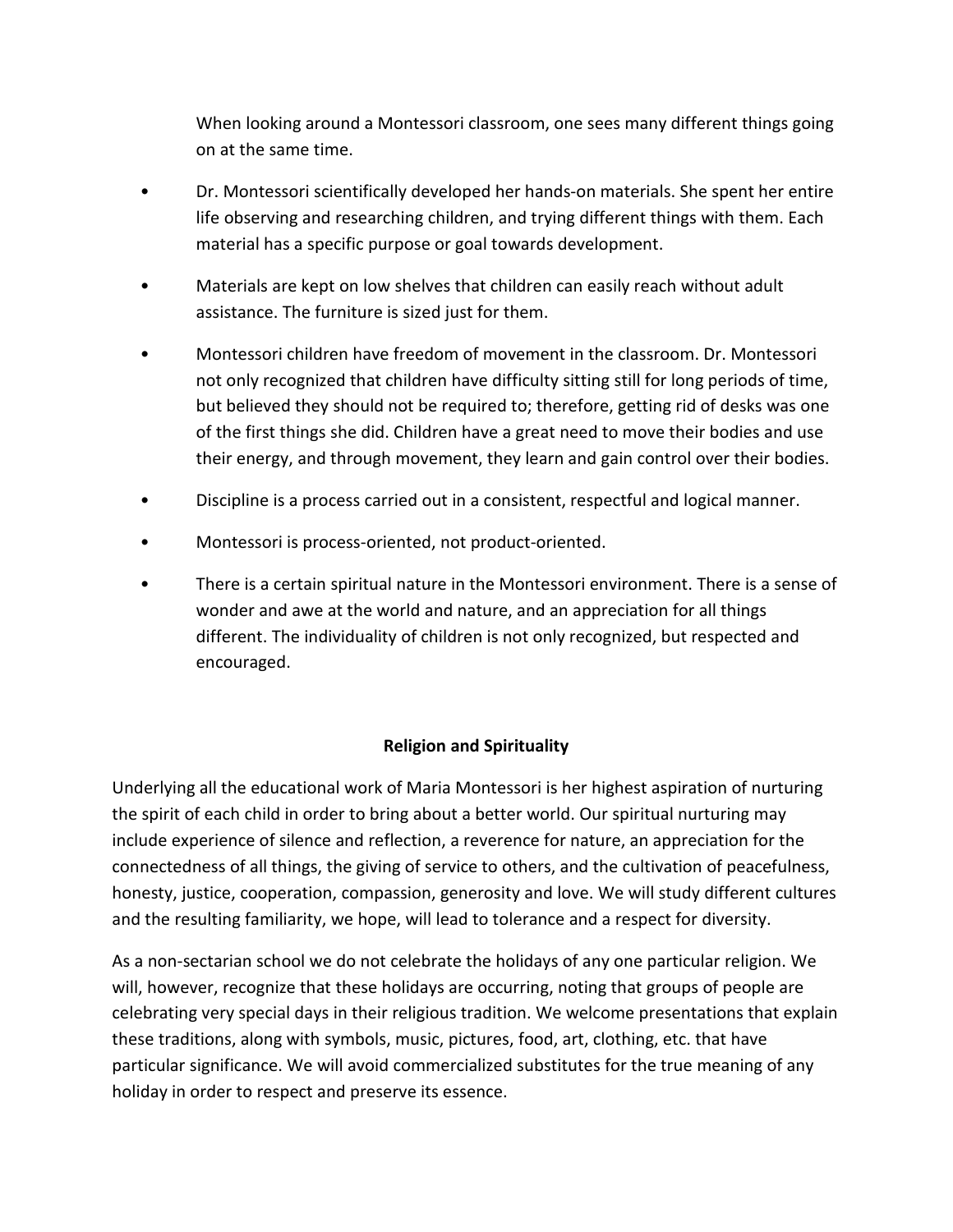We may, however, celebrate as a community such spiritually-based themes as the new life so evident in spring, the gifts of the harvest, the significance of light during the winter solstice, care of the earth, and the importance of peace.

In daily interactions we hope to support the development of men and women who will not only be intellectually strong, but who will also be tolerant and accepting of others, who believe that life is full of meaning and hope, who will pause to appreciate the wonders of the universe, and who will rise above self-interest and self-gratification to take some significant steps for the good of humanity. Such personhood was Maria Montessori's most cherished goal.

*"Our task as educators becomes easier when we realize that we do not have to instill spirituality* in a child, we have only to protect it from being trampled and to nourish its natural growth." -*Aline Wolf - Nurturing the Spirit*

## **Programs**

Young children possess a remarkable ability to absorb the world that surrounds them. Maria Montessori believed that the years from birth to six are the MOST critical period for nurturing a child's natural curiosity and for laying the foundation for all future development.

#### **Toddler**: 18-36 months

Toddlers are full of energy, enthusiasm, and curiosity! The toddler program takes advantage of the toddler's natural drive to explore and act independently. A nurturing, secure environment supports the huge amount of development occurring in the early years of life. Young children learn by doing, so materials are always accessible, attractive, safe, and geared for a child's success. The curriculum and daily routines are designed to foster language and motor development, assist in developing self-help skills, promote independence, introduce grace and courtesy, and help children develop trusting relationships.

# **Primary**: 3-6 years, including Kindergarten

Each day, Primary students enjoy an uninterrupted work time that allows their self-chosen activities to proceed to natural conclusion. Having few interruptions, children become deeply engaged, increase their level of concentration, and experience the satisfaction of finishing with an idea or task before moving on. Once a child has been introduced to a particular work that has been chosen based on the guide's observations of his interests and level of development, a child may practice that work as often and for as long as he chooses. Repetition leads to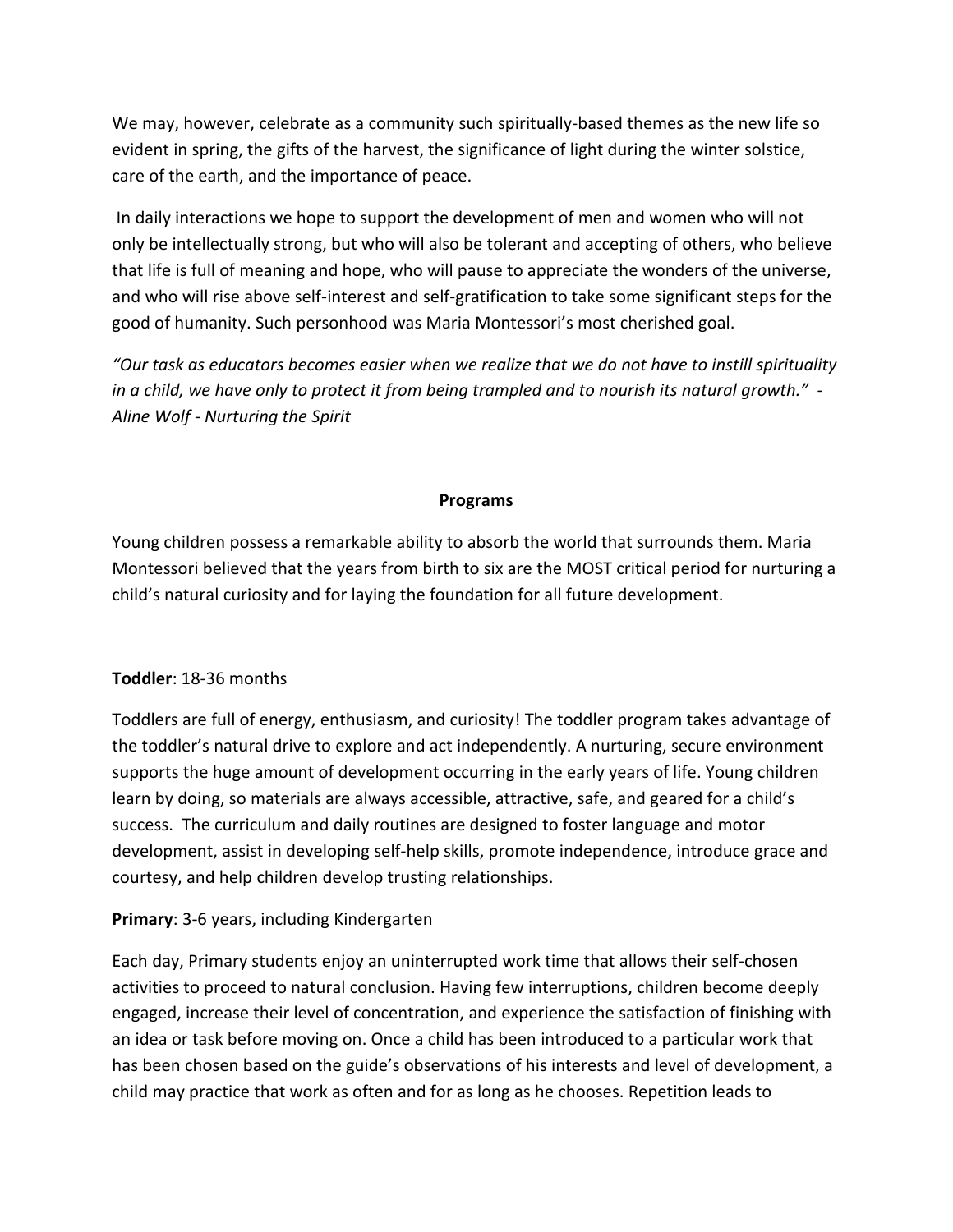proficiency, which produces confidence and motivation to pursue new challenges. In the primary program, as students are becoming much more socially aware, a great emphasis is placed on community. As children are learning to balance their own wants and needs with those of others, lessons in grace and courtesy as well as conflict resolution are crucial to their social and emotional development.

Primary students are guided to:

- Pursue their innate desire to explore and learn
- Develop intellectually, physically, emotionally and socially
- Become independent, confident and self-motivated
- Develop a lifetime love of learning
- Care for themselves, their environment and community

## **Areas of the Primary Classroom**

- Practical Life: Exercises having to do with care of self and the environment, control of movement and grace and courtesy are presented. Concentration, coordination, independence and a sense of order are developed, forming a strong foundation for future academic work.
- Sensorial: Exercises develop sense discrimination, observation skills, and descriptive language. A clear approach fosters the continuing effort of children to categorize and organize the qualities of the world around them.
- Language: Exercises that assist the child in developing receptive and expressive language skills permeate the Montessori environment. There is a strong emphasis on vocabulary enrichment and self-expression. Development of phonemic and phonological awareness provides a foundation for writing and reading.
- Mathematics: Concrete activities are presented and introduce the child to numbers, counting, the decimal system, as well as mathematical operations. Careful design of materials in the mathematics area and in the sensorial area lays the groundwork for future learning in algebra and geometry.
- Cultural: The cultural area of the classroom provides an introduction to the world around them through history, geography, science, art, music and foreign language.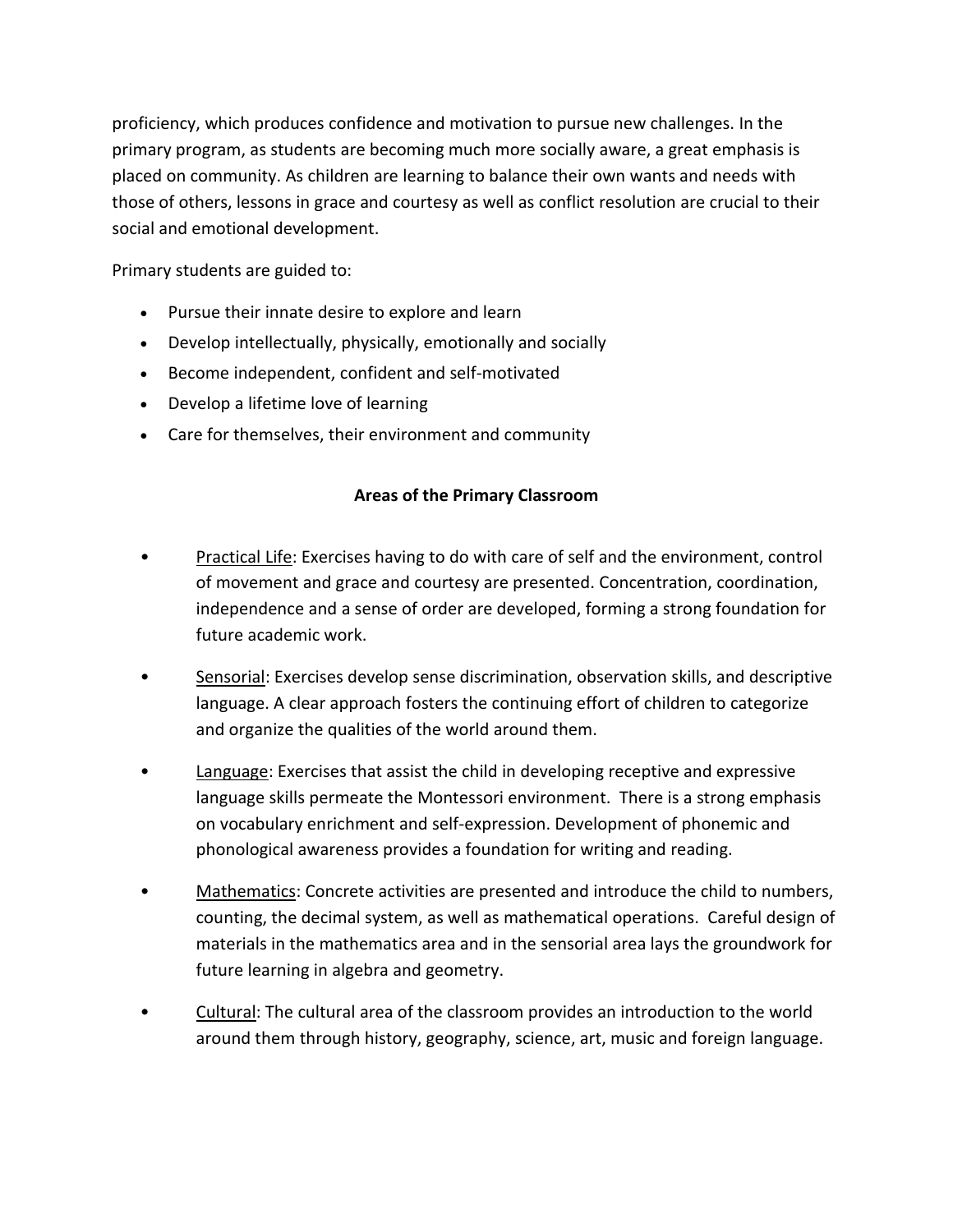## **Areas of the Toddler Classroom**

The Montessori Toddler classroom is arranged in a similar manner to the Primary rooms, but with developmentally-appropriate materials tailored to our younger students. There are areas for Practical Life, Sensorial, Language and Cultural (including music and art), as well as an area for gross motor movement.

## **Summer Program - Toddler and Primary**

The summer program at CSM is both an introduction for children who are new to CSM, as well as a continuation of our children who are currently enrolled. During each week-long session, children will be introduced to activities that promote learning in a fun and peaceful environment. Daily activities may include cooking, gardening, nature study, stories, art, music and outdoor play. Our summer program can be used either for the whole summer or on a perweek basis.

## **Enrollment and Financial Information**

CSM does not discriminate in enrollment on the basis of race, national origin, or religion. We do not screen children through testing. We are committed to serving children whose parents support our values and philosophy.

- A non-refundable application fee is paid with each application for admission to the school.
- A registration fee will be assessed annually and is due for all students. The annual enrollment process requires payment of registration fees and a signed tuition contract to hold a child's place.
- Payment options are specified in the tuition contract. Tuition may be paid on an annual or installment basis.
- A child accepted for enrollment on or before September 1 will pay full tuition. Tuition for new students who begin after September 1 will be prorated accordingly.
- A sibling discount of 10% reduction of tuition will be provided for second and subsequent children attending school at the same time. The discount will be applied to the lowest tuition.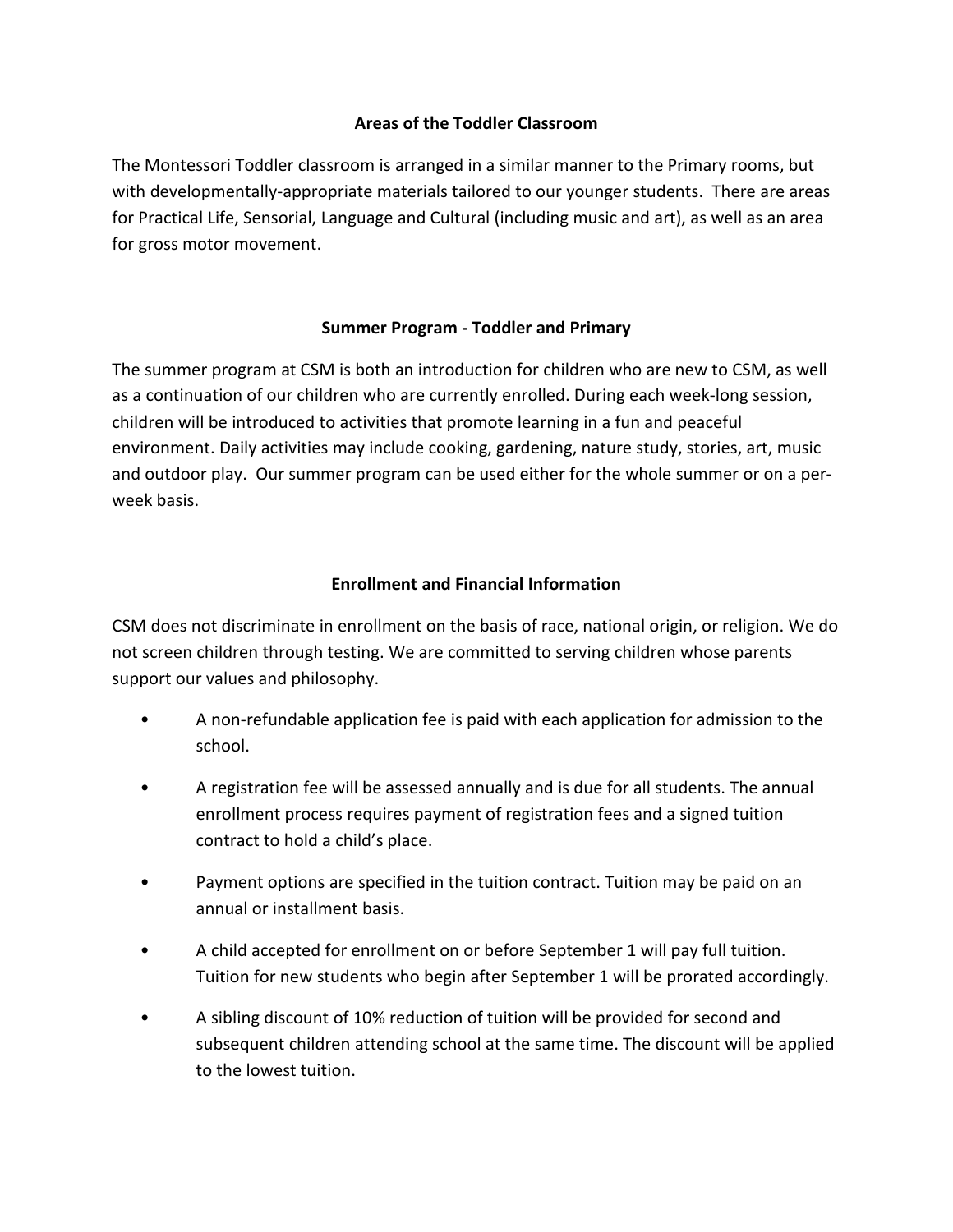- There is no reduction in tuition when a child misses school due to illness or vacation.
- If a student is withdrawn from the school for any reason, the monthly tuition through the current month and one additional month will be assessed.
- Additional terms and conditions are provided in the tuition contract.

# **Extended Care**

Sunrise and Sunset Club (before and after school care) is available from 7:30 - 8:30 A.M. and 3:30 - 6:00 P.M. For children not enrolled in extended care, CSM offers hourly access to the Sunset Club when space is available. Parents must sign up in advance or contact the office to check on availability. Charges incurred for hourly use of the Sunset Club will be billed monthly.

# **School's Out Care**

School's Out Care (SOC) is available from 7:30 A.M. - 6:00 P.M. on most days that regular school is not in session. The cost of SOC is included in "Year-Round Extended Day" tuition. Others must sign up on a first come-first served basis and will be billed on the next monthly statement.

CSM is closed with no School's Out Care on the following days: New Year's Day, Memorial Day, 4<sup>th</sup> of July, Labor Day, Thanksgiving and the day after, Christmas Eve, Christmas.

# **Children's Records**

We must have the following documents on file before your child enters school:

- Application
- Tuition contract
- Emergency Medical Authorization Form
- Child Release Form
- Health History
- Tennessee Child Health Record, including proof of a physical within 3 months of the start of school, for any child younger than 30 months.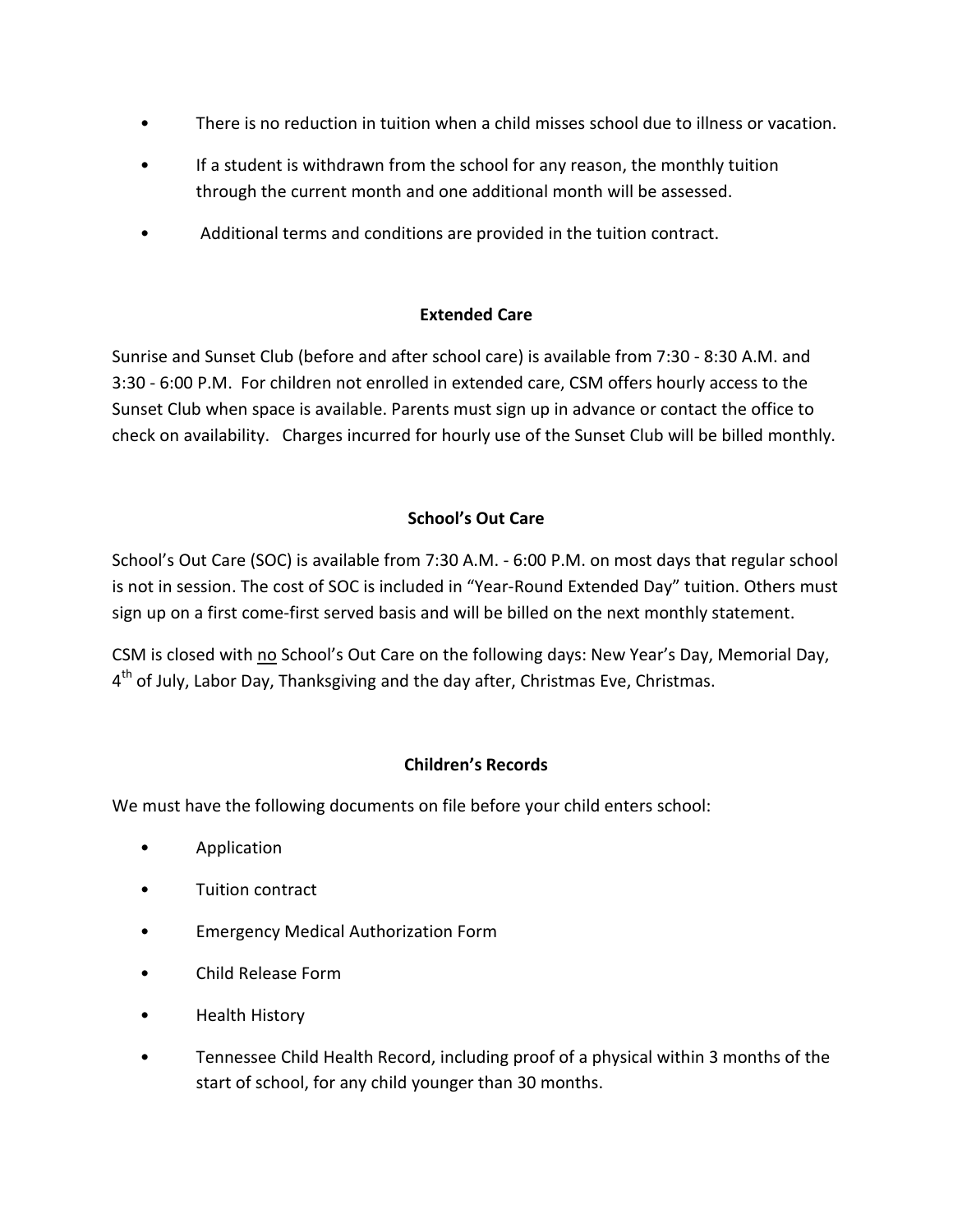- Publicity Release
- Signed acknowledgement of receipt of CSM parent handbook and summary of DOE licensing guidelines

It is the parents' responsibility to keep all forms updated with all necessary telephone numbers and any new information pertinent to their child's wellbeing.

Student files are confidential records and are kept secure from unauthorized access. Parents or guardians who wish to view their child's file should notify the director. Upon written request of a parent or guardian, information from the student file may be sent to an outside professional, such as a psychologist or educational diagnostician.

We will not transfer records for families who have an outstanding balance on their account. All accounts must be paid in full in order for student records to be forwarded to new schools.

## **Immunizations**

The Tennessee Child Health Record is required for school attendance and must be filed in the child's cumulative school record. All students must be immunized age-appropriately according to the schedule approved by the Commissioner of the Department of Health. Medical exemptions are accepted if signed by an MD or DO. Religious exemptions are accepted if there is a letter signed by the parent or guardian stating vaccines violate their religious beliefs. A list of students with medical or religious exemptions is maintained at the school. In case of a disease outbreak, these students may need to be excluded from school.

#### **Attendance**

We ask that you call us by 9:00 A.M. on days when your child will not be attending school. In order for your child to reap the maximum benefits of the program, prompt regular attendance is essential. The TN Department of Education issues guidelines regarding attendance of schoolage children. These guidelines make clear the requirements incumbent upon CSM as a stateapproved school. Additionally, we take seriously the negative effect of tardiness and absenteeism on a child's progress.

Cumulative progress reports including attendance records for school-aged students will be forwarded to their next school. Kindergarten students with an excessive number of absences may not be recommended for promotion to first grade.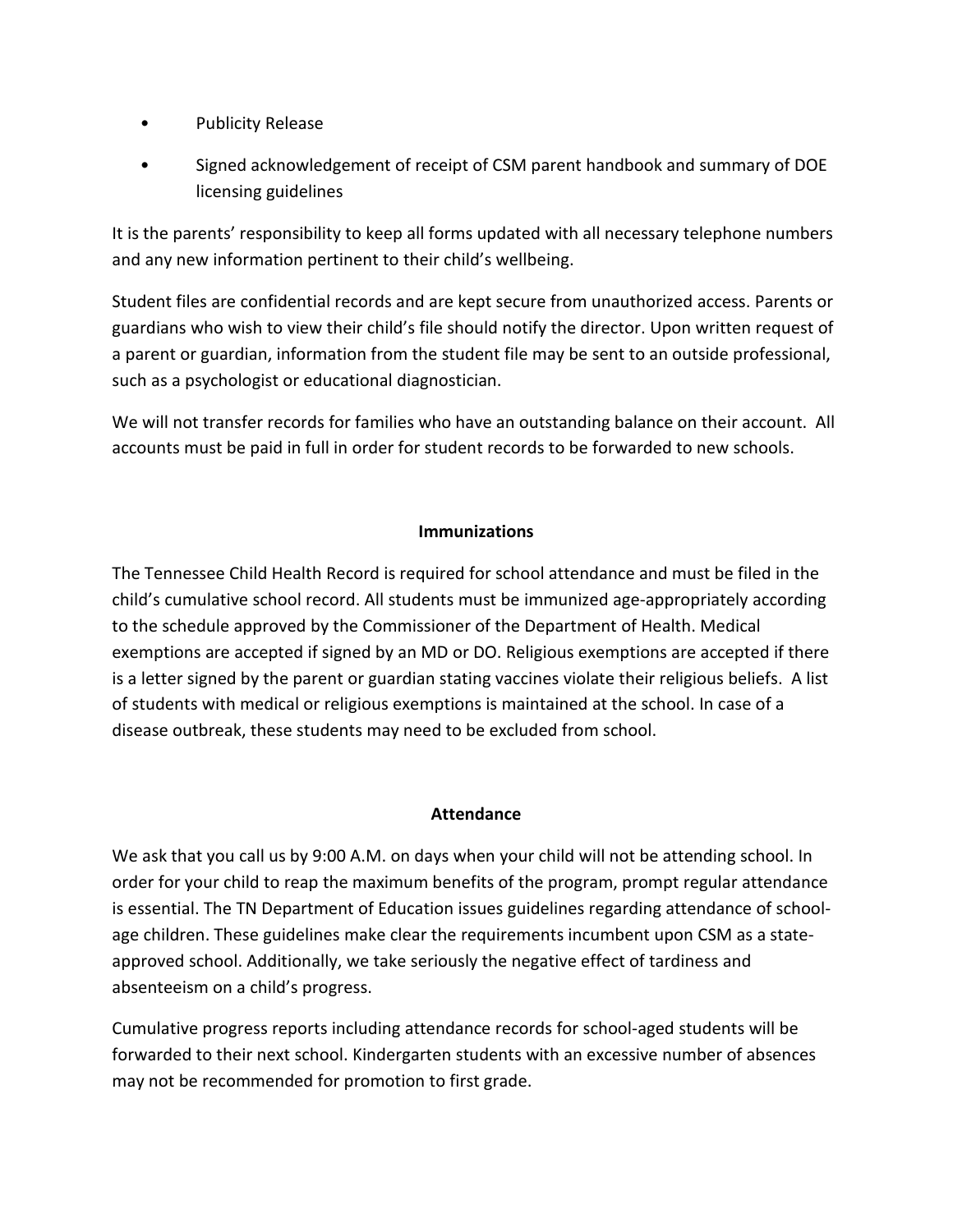# **Arrival and Dismissal**

Arrival and dismissal are important times in the school day for everyone. In order for these transition times to flow smoothly, we ask that you follow these guidelines:

- Arrival time is between 8:30 A.M. and 8:45 A.M. Children arriving late are missing out on an important part of the day, whether it be outdoor play or work time.
- Please use *extreme* caution in the parking lot. Whenever your children are with you, please keep them within "*touch distance*" at all times. We ask that you to *turn off your cell phones* when driving in the parking lot, as well as when you are entering/exiting the school, so that your children have your full attention when you are saying goodbye in the morning or greeting them at the end of their school day. If you park under the portico, please pull as far forward and to the right as possible, so that other cars may exit around you. Always turn off your car prior to entering the building.
- Children should walk (as opposed to being carried) into the building. This lets them know that we view them as capable, while fostering independence and promoting responsibility.
- Children are greeted by a staff member upon arrival. Prolonged separation is hard for the children and their parents, so the quicker the good-bye, the easier for everyone.
- Students arriving past 8:45 A. M. are considered tardy. Please try to be on time. Children who arrive late often feel that they missed something when entering a space where their peers are already engaged.
- Please sign your child in and out on the clipboard provided. This is required by the TN Dept. of Education. In case of emergency, this sheet serves as a student roster.
- Our pick-up time for half-day children is **11:45 A.M. - 12:00 P.M. Please adhere to this pick-up time,** as it affects our transition to lunch and nap. The pick-up time for our fullday children is **3:15 P.M. - 3:30 P.M. Children not picked up by 3:30 P.M. will transition to the ASC program. Late pick-ups can be disruptive to the classroom and unsettling for your child.** If you are going to be late unexpectedly, please let the office know ASAP. Half day and full day children who are picked up late will be charged for after-school care.
- Your child will only be released to those people authorized on your pick-up list or to a person whom you authorize on a special occasion. If you need your child to go home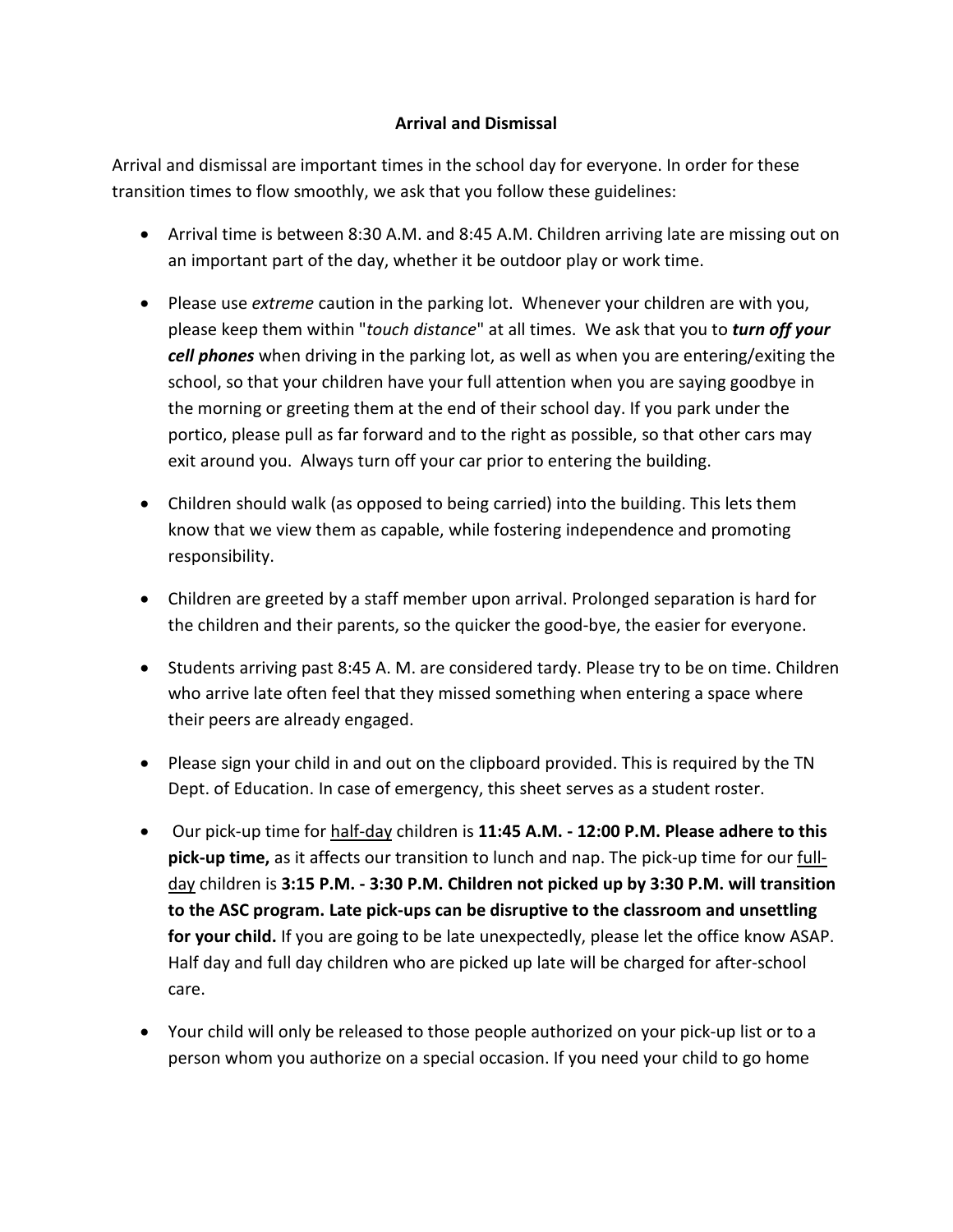with someone not on your authorized pick-up list, you must notify the school. Please be aware that people we are not familiar with may be asked to show identification.

- If any parent is prohibited from picking up his/her child, a court order is required to be on file. CSM will abide by all legally served court orders.
- We expect the same standards of behavior from the children whether they are in our care or coming and going with a parent or caregiver. This includes walking, following directions, and respecting others whether it is staff, parents, siblings or friends.

## **Illness**

The key criteria for excluding children from school due to symptoms or illness developed by the American Academy of Pediatrics:

- a. Prevents the child from participating comfortably in activities
- b. Results in a need for care that is greater than the staff can provide without compromising the health and safely of other children
- c. Poses a risk of spread of harmful disease to others

Upon arrival, any child who shows symptoms of being ill or infectious will not be permitted to remain at school. Should symptoms arise during the school day, a parent or authorized person will be contacted to pick up your child. We depend on parents to adhere to this policy to insure the health of all our children and staff.

Children with the following symptoms should be kept home from school.

- Fever 101°F if taken orally or 100°F axillary
- Fever accompanied by behavior changes or other signs and symptoms of contagious illness
- Vomiting
- Loose or watery stools
- Infectious discharge from nose or eyes
- Persistent, uncontrolled coughing or wheezing
- Contagious or undiagnosed rash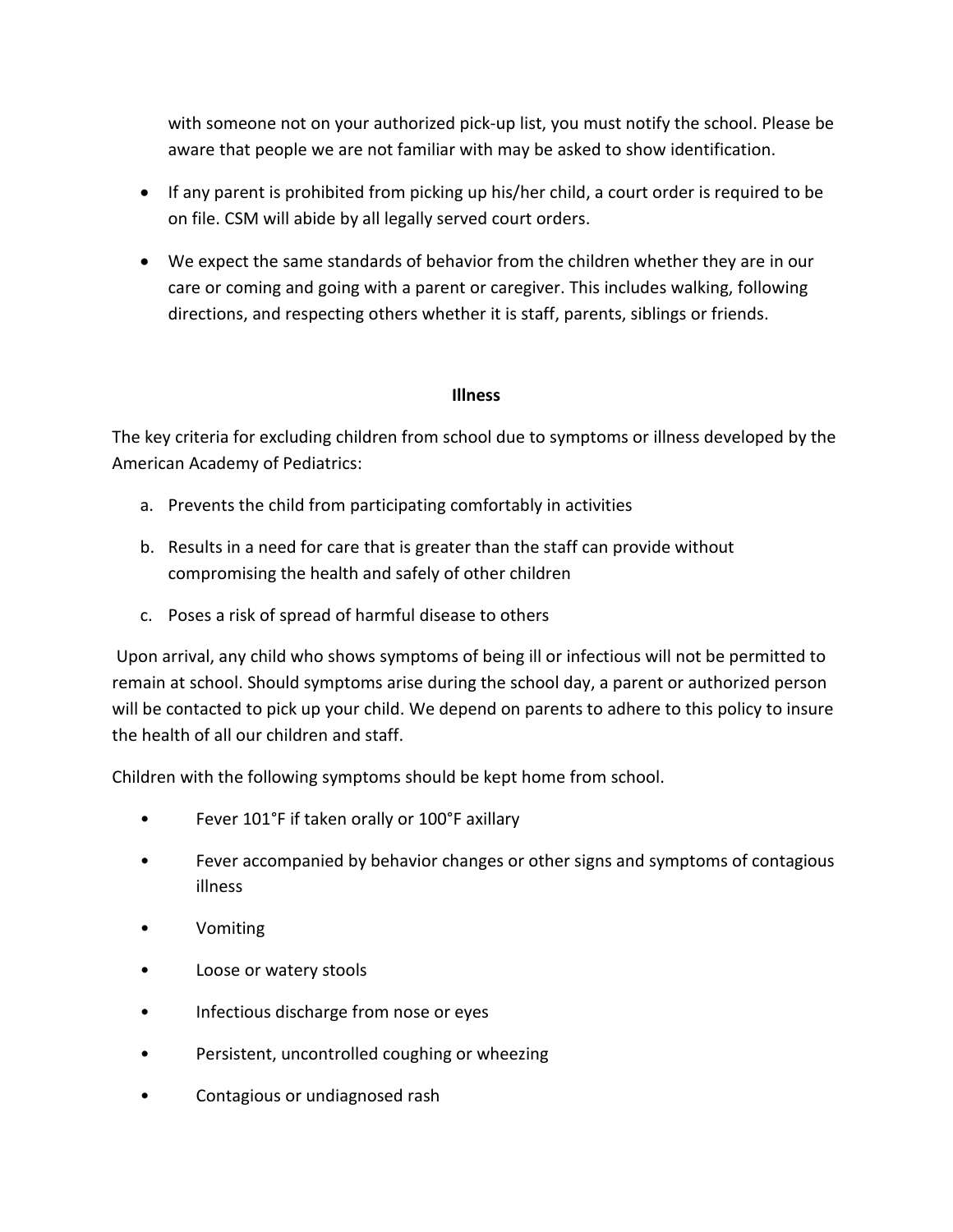Uncharacteristic irritability or lethargy; persistent crying

Children should not return to school until symptom-free without medication for 24 hours.

In addition, the school maintains a comprehensive list of illnesses that necessitate exclusion, as well as criteria that must be met before returning to school.

Communicable diseases should be reported to the school so that other parents can be notified if necessary.

## **Medications**

The TN Dept. of Education requires that specific procedures be followed in the dispensing of medications by school personnel. If your child requires medication during school hours, an authorization form must be completed by a parent or guardian and a staff member must agree to administer the medication. All prescription drugs must be brought to school in the original, pharmacy-labeled container. All non-prescription drugs must have the manufacturer's original label with the ingredients listed and the child's name affixed to the label. Medications must be handed directly to a staff member by the parent.

#### **Allergies**

*All allergies should be reported to the school administration and your child's teacher*. For serious allergies, an Emergency Healthcare Plan with written instructions from the child's physician must be on file with the school. It is imperative that parents monitor the expiration dates on Epi-Pens, inhalers, and nebulizer medications.

# **Accidents and Injuries**

Staff members at CSM are certified in CPR and first aid and trained in proper handling of blood borne pathogens. First aid supplies are accessible throughout the school and on the playground. Accidents and injuries are documented in an accident report. Most minor injuries are tended to by staff members. A parent or guardian will be notified immediately of injuries to the head or mouth. Should an injury occur that requires professional medical care, a parent or guardian (or, if unavailable, someone on the child's emergency list) will be contacted and informed that the child has been or will be transported to an emergency room. All children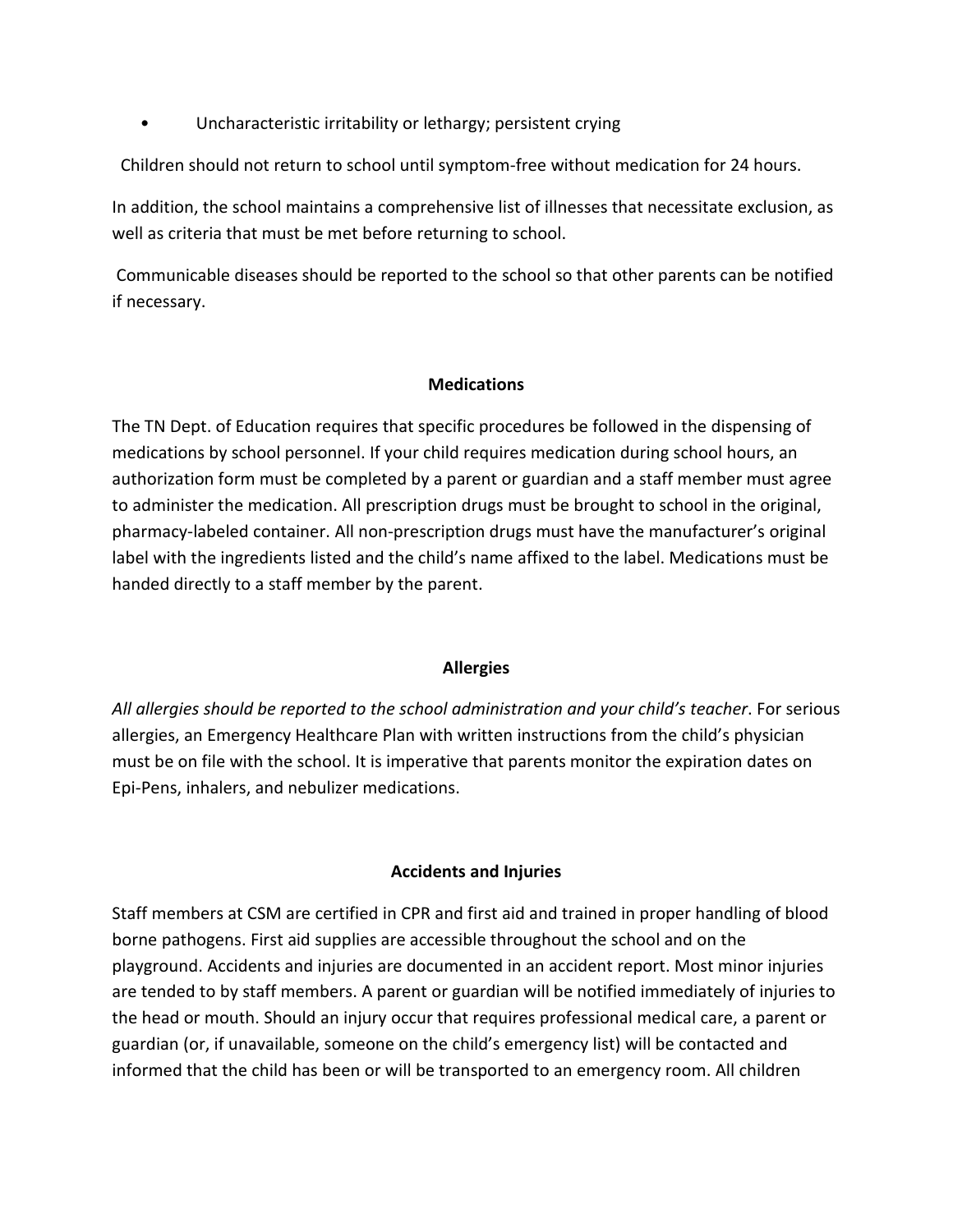enrolled must have on file written permission for the school to authorize emergency medical care.

# **Child Abuse and Neglect**

Staff members are trained annually on recognizing the signs of child abuse and neglect. In accordance with Tennessee law, any suspected cases of child abuse or neglect must be reported to the TN Department of Children's Services.

Tennessee law requires that children be taught a personal safety/child abuse prevention curriculum every year. CSM uses the Keeping Kids Safe curriculum developed by Prevent Child Abuse Tennessee. Information about this program will be provided to parents prior to the curriculum being taught.

# **Inclement Weather**

In the event that weather conditions make travel hazardous, school may be postponed, closed early or cancelled. In many, but not all cases, we will follow the closing decisions made by Williamson County Schools. School closings and delays will be announced on local television channels, the CSM website, and via email and social media.

# **Emergency Preparedness**

CSM, in consultation with appropriate local authorities, shall develop a written plan to protect children in the event of disaster. Practice drills will be held and documented as required to meet regulations.

# **Clothing and Personal Items – Primary Program**

- Each child should have a pair of soft, slip-on shoes or slippers to be kept at school and worn inside the classroom.
- Practical clothing is a must. Children should dress for comfort and freedom of movement. The Montessori philosophy encourages independent self-care, therefore clothing should be easy for them to put on and take off by themselves.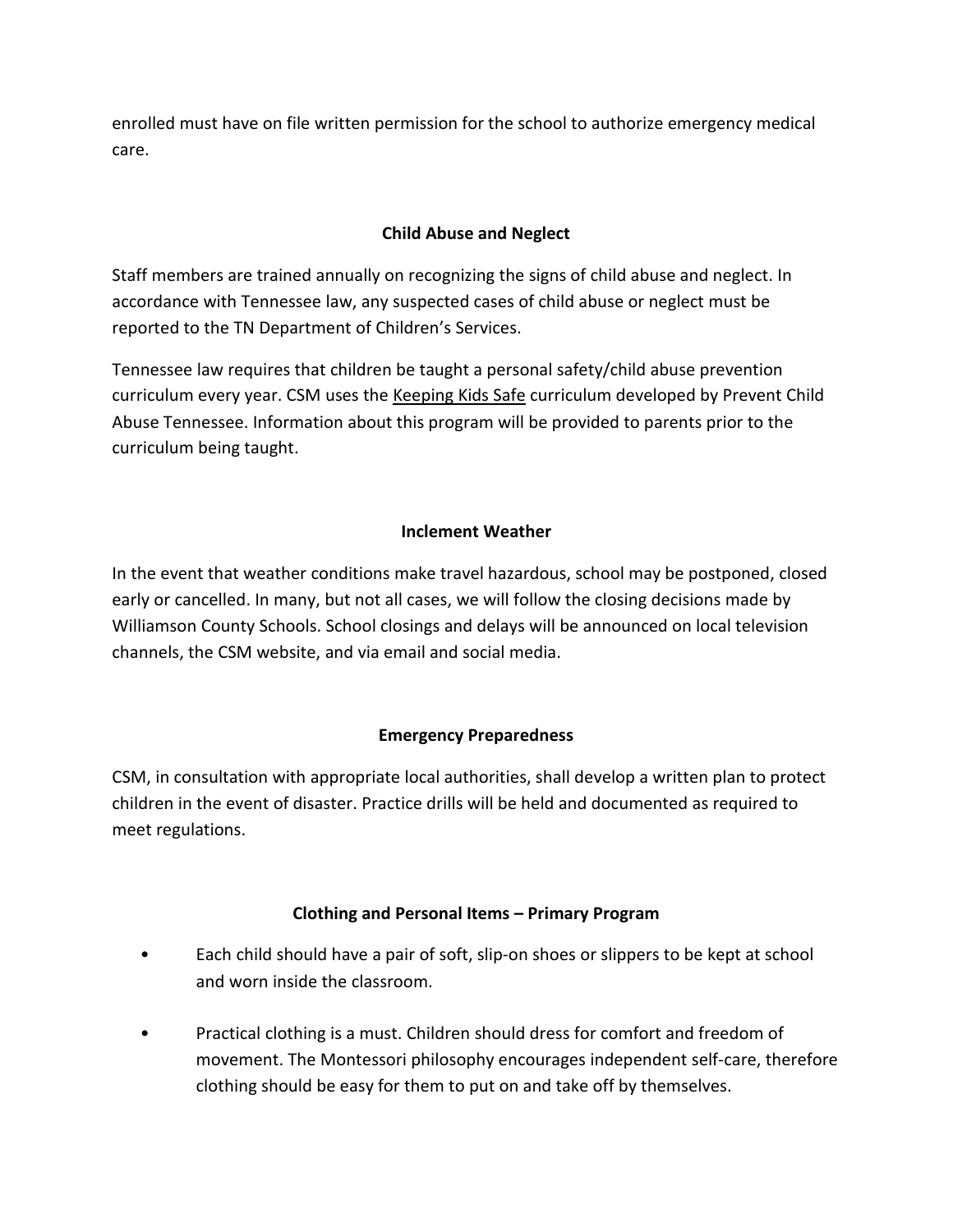- Dressy clothes sometimes make children hesitant about getting involved in work or play activities for fear of ruining them. It is a reality that children will often come home dirty from an active day at school.
- Children should be dressed in seasonably appropriate clothing so that they can have time outside each day. Expect that your child will spend time outside daily except in extremely inclement weather. Appropriate outdoor clothing and shoes that are safe for running and climbing are important.
- Raincoats and rain boots that can be left at school are highly recommended as we often play outside in rainy and muddy conditions.
- Each child should have at least one full change of seasonably appropriate clothes at school at all times.
- Mats will be provided for children who nap. Parents provide a cover for the mat, a small blanket and if desired, a small item to snuggle with.
- A tote bag will be provided to each child at the beginning of the school year, which they may use to transport items to/from school each day. Please do not send your child in with a backpack, as they take up a lot of room in the classrooms.
- All clothing, shoes, lunch supplies and nap items should be clearly marked with your child's name.
- Children should not bring toys, expensive jewelry, money, gum or candy to school. We cannot be responsible for miscellaneous items and they invariably cause friction among the children or get lost. Your child is welcome to share books and special objects which enrich the curriculum. If you have any questions about a particular item, please check with a staff member.

# **Clothing and Personal Items – Toddler Program**

Toddlers will need the following items labelled with your child's name:

- Diapers
- Wipes (soft-sided package)
- Diaper Cream (parents must give written permission to apply)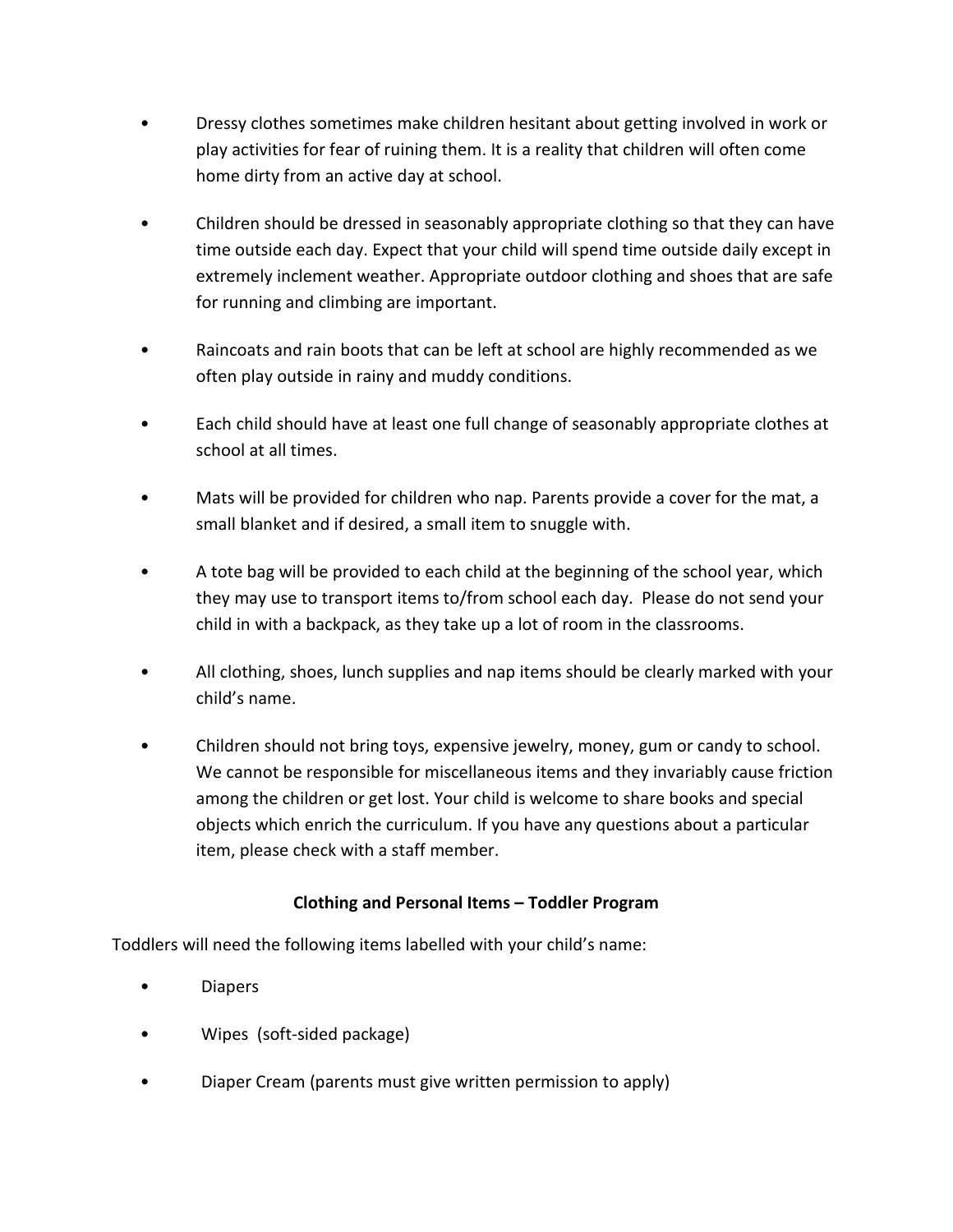- 3 seasonally appropriate changes of clothes, including socks
- For toilet learners: 5 7 pairs of underpants, socks, and shorts or pants
- A blanket that covers them completely, and a lovey if needed
- A pair of shoes for outside, appropriate for running and playing
- A pair of water shoes for warmer weather, and a pair of rain boots for wet days/colder weather
- CSM will provide each toddler with a sheet for their nap mat, as well as a bag to carry their belongings to and from school each day.
- All clothing, shoes, lunch supplies and nap items should be clearly marked with your child's name.

## **Snacks**

Nutritious snacks are provided daily and fresh drinking water is always available. We ask each family to provide snack for the class for one week each semester. There is a sign-up sheet for each classroom and you will be provided with a shopping list in advance.

#### **Lunch**

At CSM, we are very conscious that nutritious foods enhance the performance and good health of your child. Please send nutritious lunches for your child to eat at school. The children will set tables with dishes, napkins and cutlery. Since we encourage independence, please send food in wraps and/or containers that are manageable for your child. We encourage families to be environmentally conscious by using containers that are reusable or recyclable. Use a thermos or ice pack to maintain the temperature of heated or chilled foods. Remember that small children may be overwhelmed by large amounts of food. We recommend small portions of a variety of healthy foods, including protein, whole grains and fruits and vegetables. Processed, prepackaged foods are highly discouraged.

Please refrain from sending the following items to school for lunch. They will be returned home unopened.

 Jello, pudding, push-up yogurt, candy, chocolate, cupcakes, frosted cookies, sugarcoated cereal, or any sugar-laden items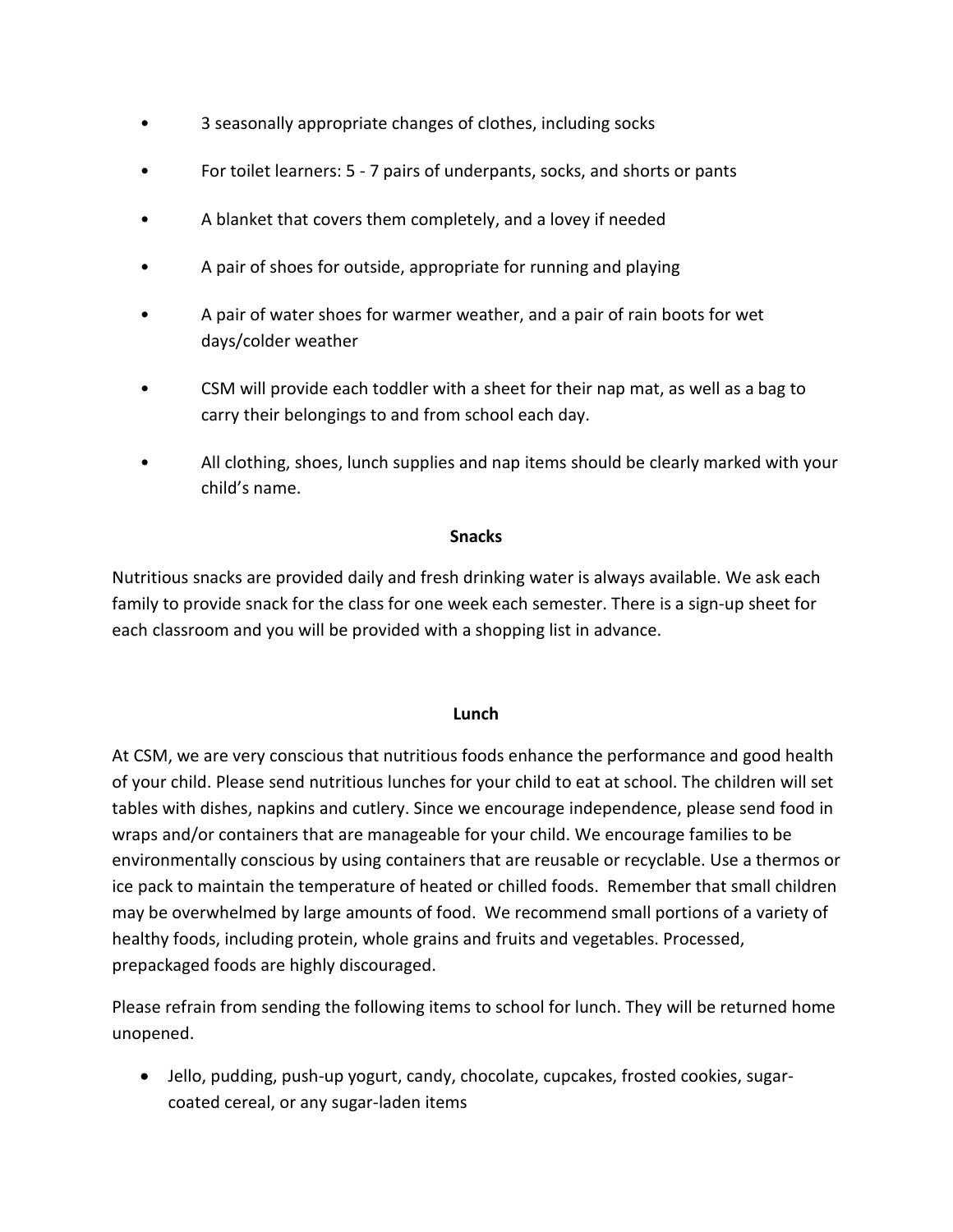- Juice boxes or pouches, soda
- Fritos, Cheetos, potato chips, or similar high calorie, low nutrition foods
- Cup of Noodles or other foods that require preparation

## **Birthdays**

Primary Program: We love to celebrate birthdays at school and parents are welcome to attend. A special ceremony is held in which the birthday child carries a globe (representing the earth) around a candle (representing the sun). The child makes one revolution for every year of his/her life. While making the journey, a brief account of his life story is read aloud, introducing children to the concept of history. Parents are asked to provide information about their child's life on a special form, as well as pictures for a timeline. Parents who wish to provide a special snack should inform the staff. Respecting the dietary preferences and allergy concerns of our families, please do not bring sugary snacks such as cake, cupcakes, donuts or anything containing nuts. Some families like to choose a book or other gift to give the school in honor of a child's birthday.

Toddler Program: An awareness of the passage of time is a developmental milestone that occurs beyond toddlerhood. For birthdays in the toddler room, we welcome a nutritious snack to share. Please check with the toddler room staff about allergies in advance. The birthday child is invited to help serve the snack and then we sing Happy Birthday to him/her.

# **Field Trips**

Field trips for Kindergarten students are announced in advance and permission forms are distributed. Safety rules have been established to ensure that trips are safe and enjoyable for all who participate. Volunteer drivers must have a completed driver form on file certifying that they have a valid driver's license, proof of insurance, and their car in is good operating condition. Students and drivers must adhere to TCA laws regarding seat belts and restraining devices.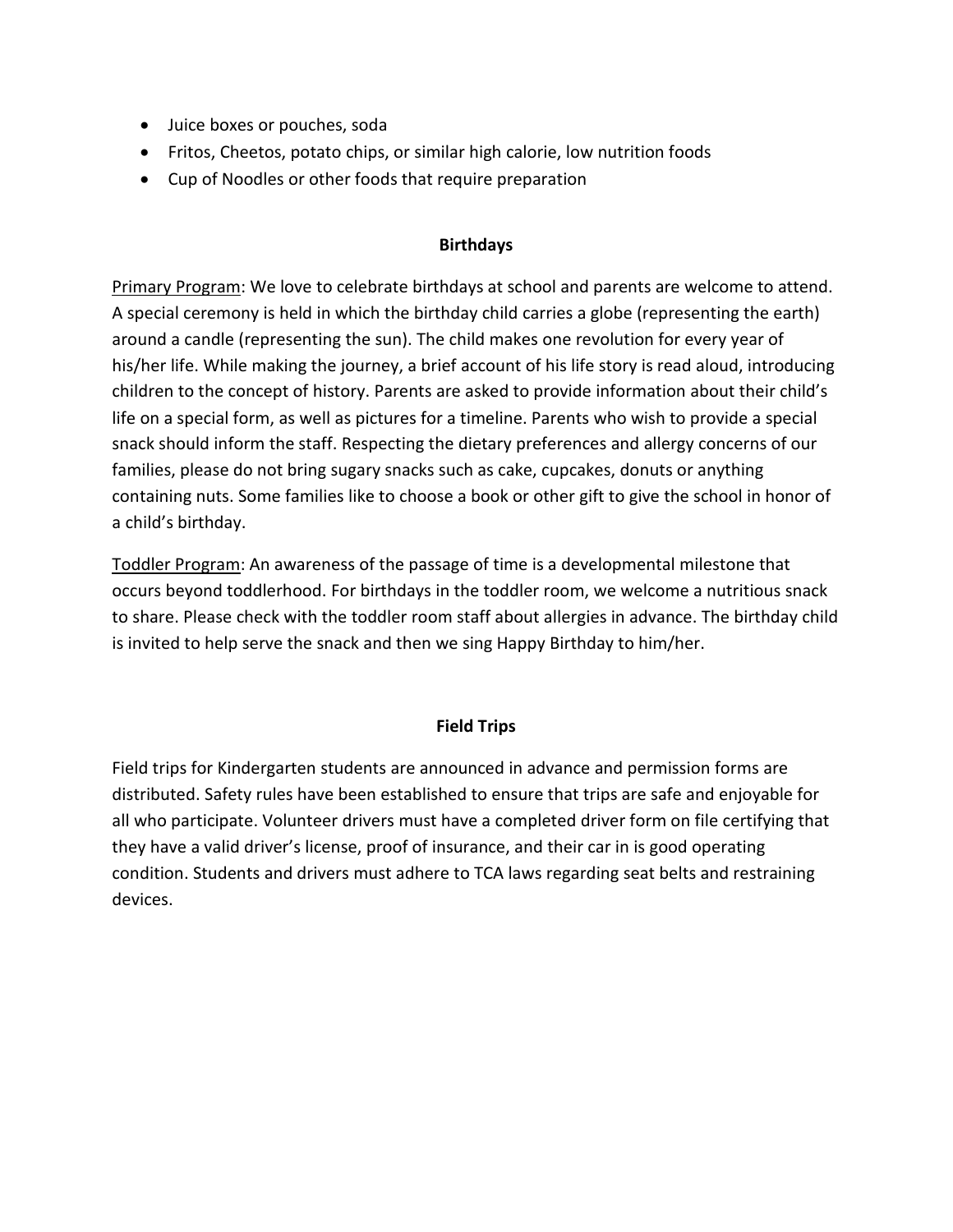#### **Discipline**

CSM subscribes to the following statement of discipline, and all staff members are expected to adhere to it in all dealings with children.

It is the school's goal to help the child develop an inner discipline, thereby foregoing the necessity for outside intervention. All activity is guided by respect for self, respect for others, and respect for the materials and the environment itself. Self-discipline develops gradually through absorption in meaningful work. If a child has difficulty following the rules of the community, an adult usually helps that child select work which will more fully absorb his/her attention. It is acceptable for a child to separate him/herself from the main flow of the classroom in order to regain control. Role-playing and modeling help children learn how to treat each other. Grace and courtesy and respect as conveyed by the ground rules are practiced daily. Children are given verbal positive reminders as necessary to encourage good conduct. Derogatory remarks and corporal punishment are never used. Many instances resolve themselves as the child, within the bounds of safety and common sense, experiences the natural or logical consequences of his/her actions. If a child disregards the rules of the classroom community, the adult seeks the underlying causes in order to help the child understand the inappropriateness of his/her actions and to find a constructive alternative. If such behavior occurs repeatedly, the parents will be contacted for their support and cooperation and a decision will be reached on how to handle any further disturbance or harmful activity.

It is our intention that all children be successful in our school. However, situations arise where a child is unable to follow the rules after repeated attempts by the staff to explain and enforce them. In such cases, the school and parents agree to communicate with each other to find the solution that is best for the child while ensuring the rights and safety of all members of the school community.

#### **Parent Orientation and Student Visits**

At the beginning of each school year, an orientation meeting is conducted for parents. Orientation meetings are not just for parents new to CSM. Policies, procedures, staffing and general information vary or change from year to year, therefore it is important for all to attend.

All students will be invited to visit their classrooms prior to the first day of school, in an open house format. This allows the children to see their classroom, meet their teachers, and bring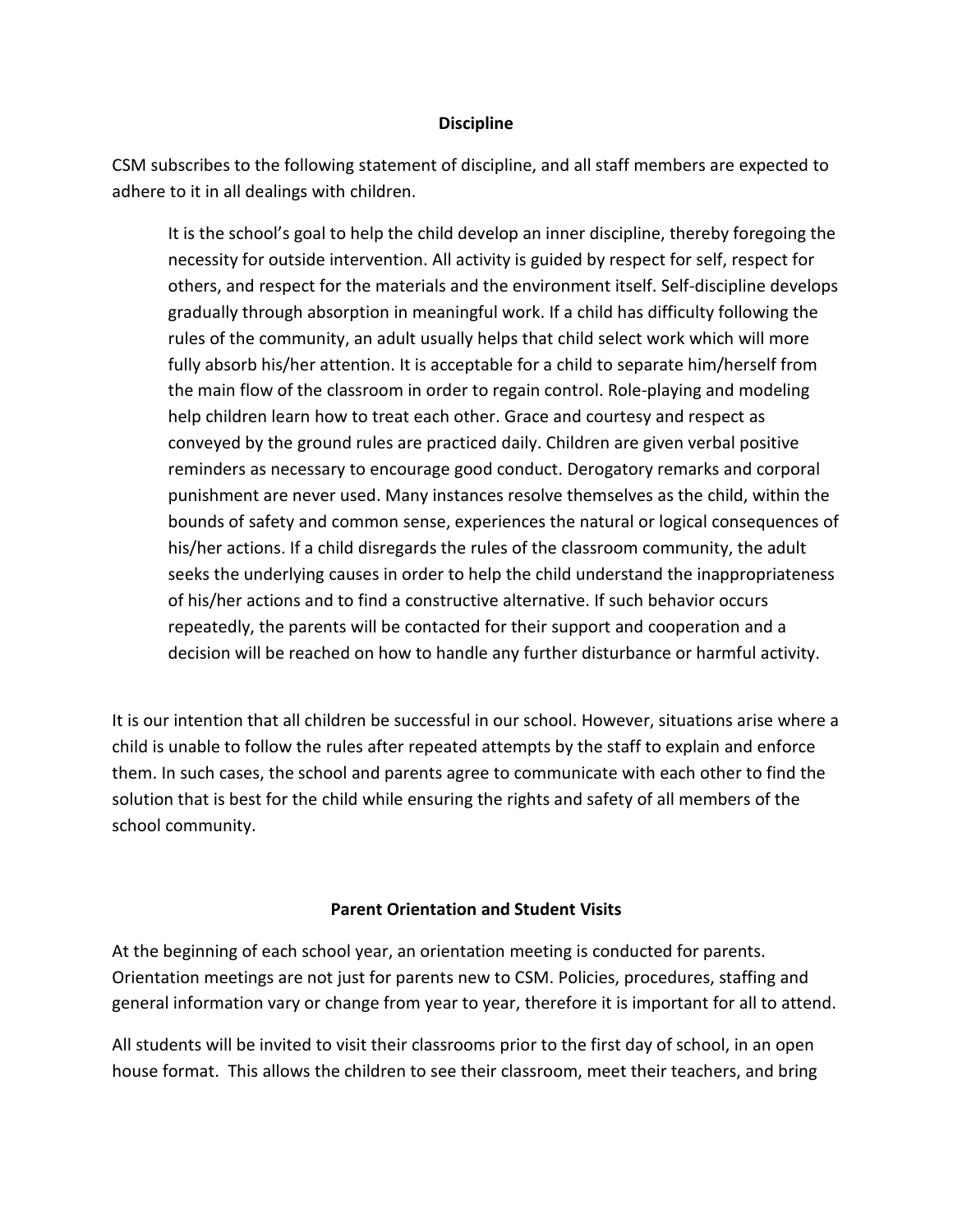any items they will need on their first day. This visit is usually scheduled the Friday before the first day of school.

## **Communication**

CSM strongly values the partnership with our parents. We honor the parent's role as the first, most important and most influential teachers of their children. Our role as adults is to aid children in the unfolding of their full potential. We are better able to achieve this goal when a supportive network exists between home and school.

- All classrooms at CSM utilize Montessori Compass for online record-keeping and communicating with parents. Parents are able to view records of lessons given, notes about classroom activities, notes about their child in the classroom, and photos of their child at work.
- Family Mailboxes: Each school year, every family will have a "mailbox", located in the main hallway. The mailboxes are used whenever there is paperwork or hard copies of communications to go home. They are arranged alphabetically by the students' last names. Staff members have a mailbox as well, located on the bottom row of the mail sorter.
- Observations: Montessori is a process-oriented learning method; therefore there will be many times when your child's work will not result in a product that can be brought home. Many young children have trouble describing or recounting the work they have done during the day. For these reasons, we strongly encourage that every parent observe in his/her child's classroom. These observations provide reference points for communication. Observations are scheduled through the education director and guidelines will be provided.
- Conferences: Formal parent-guide conferences are held twice a year in the fall and spring. Additional conferences may be initiated by the parent or guide at any time.
- When questions or concerns arise, all communication about your child should begin with the lead guide. In the event that an issue is unable to be resolved, the education director will be consulted.
- Parent education meetings: The Montessori method is unlike most other educational pedagogies in many respects. Parent education meetings are held and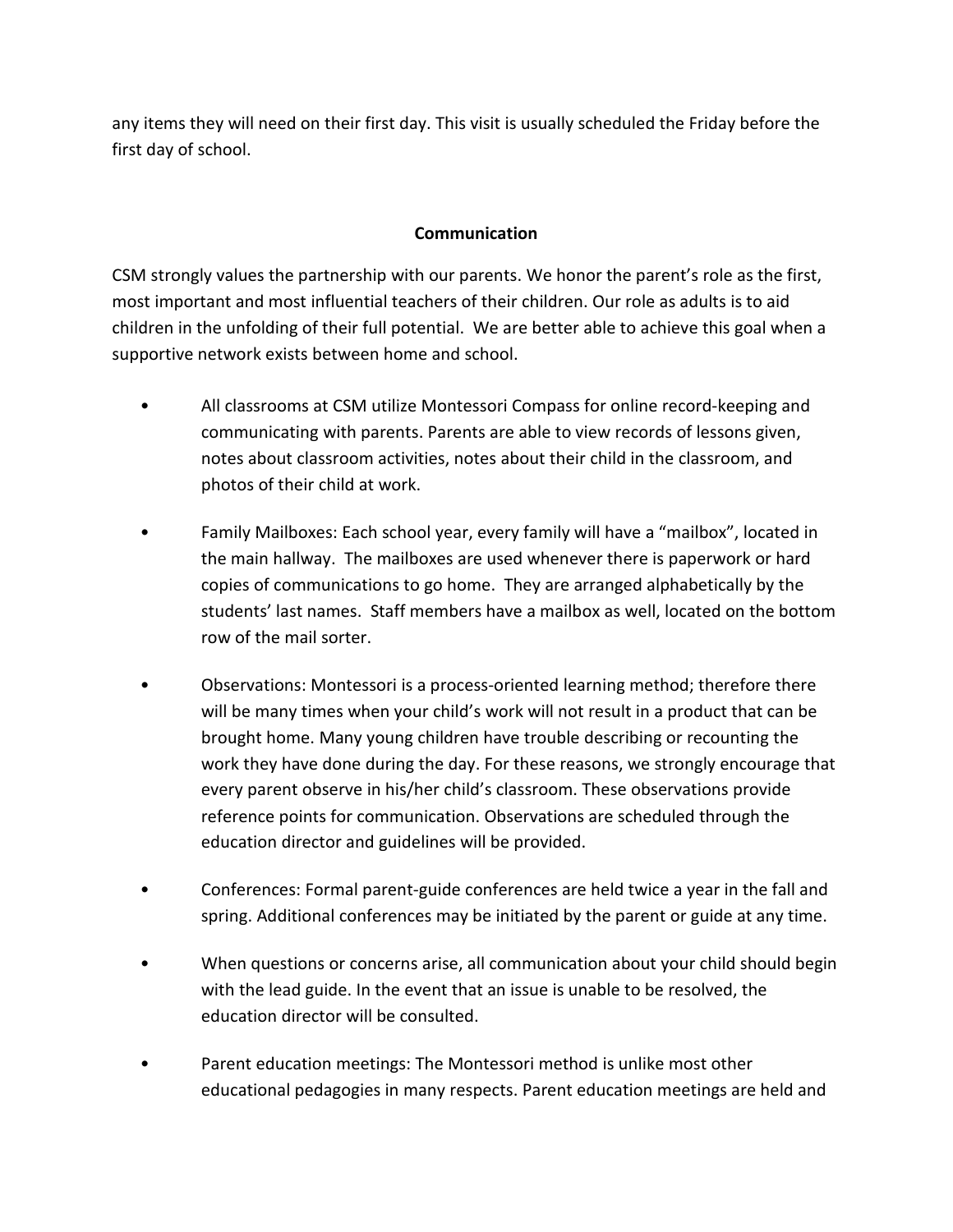serve as a foundation for understanding the philosophy, curriculum, and materials. Topics such as child development and discipline are also discussed.

- Newsletter: Classrooms publish a monthly newsletter containing news, announcements, educational articles and other helpful information.
- Parent handbook: The parent handbook is distributed annually along with various forms that the school is required to have on file for each student. The TN Dept. of Education requires that parents sign a statement affirming their receipt and reading of this handbook.
- Notes, phone calls, requests for meetings: Small contacts are of great value in sharing useful information. Any incident, situation or event that could affect your child's behavior should be shared. The staff will also communicate any questions or concerns in a timely manner. If at any time you feel a need for additional information about your child, please send a note or telephone the school.
- Please notify CSM promptly of any changes in vital information.
- In cases of separation or divorce, we want to keep both parents informed of their child's progress and school matters. All written correspondence will be sent to both parents if contact information has been provided. In the absence of a relevant court order, both parents are equally welcomed at all school events.

# **Home and School Connection**

Children benefit most when there is consistency between home and school. Listed below are some suggestions for parents to incorporate at home.

- Follow the child's interests. Rather than deciding what he should be learning at a certain age, use Montessori ideas at home to provide support and materials related to the activities that he actually enjoys.
- Involve the child in household and real-life activities as much as he/she likes. Provide opportunities for him/her to help with cooking, cleaning, gardening, building, running errands, and performing many other types of daily tasks.
- Encourage independence at home by providing materials and setting up the environment to help children do things for themselves. For example, provide real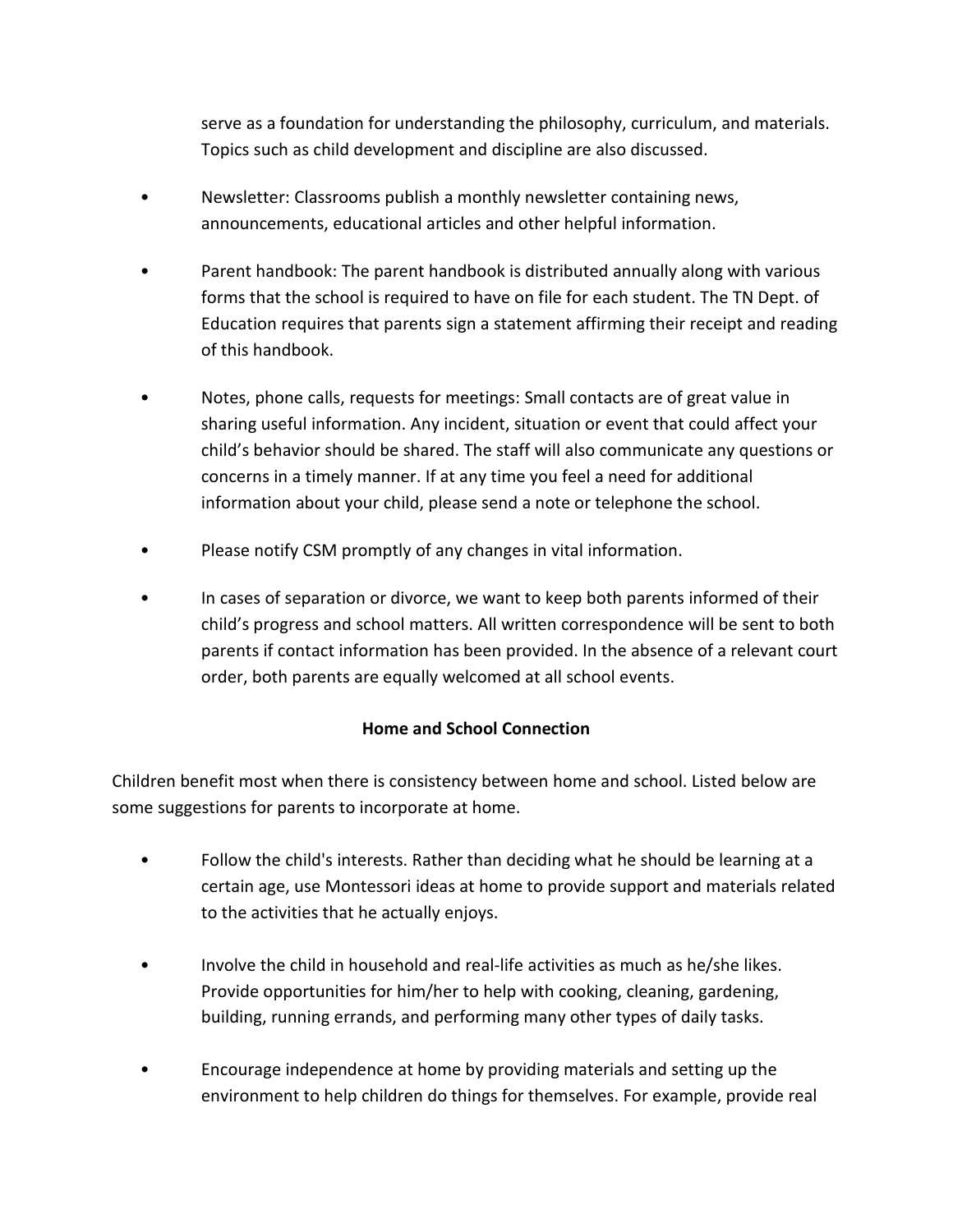child-sized tools, and conveniently located step-stools so that children can reach the sink and other areas. Prioritize helping them to learn tasks, such as tying their shoe laces, instead of continuing to do it for them.

- Expect and allow children to have long periods of concentration on activities of their choosing. As much as possible, avoid interrupting children who are concentrating on their work or play, or at least try to set aside one or more daily periods for uninterrupted, self-directed activities.
- Provide educational toys. Place toys and educational activity kits on shelves that the children can access, so they can choose among a variety of options.
- Interact respectfully with children, treating their ideas and emotions as valuable. This suggestion may seem obvious, but it is at the heart of the Montessori Method.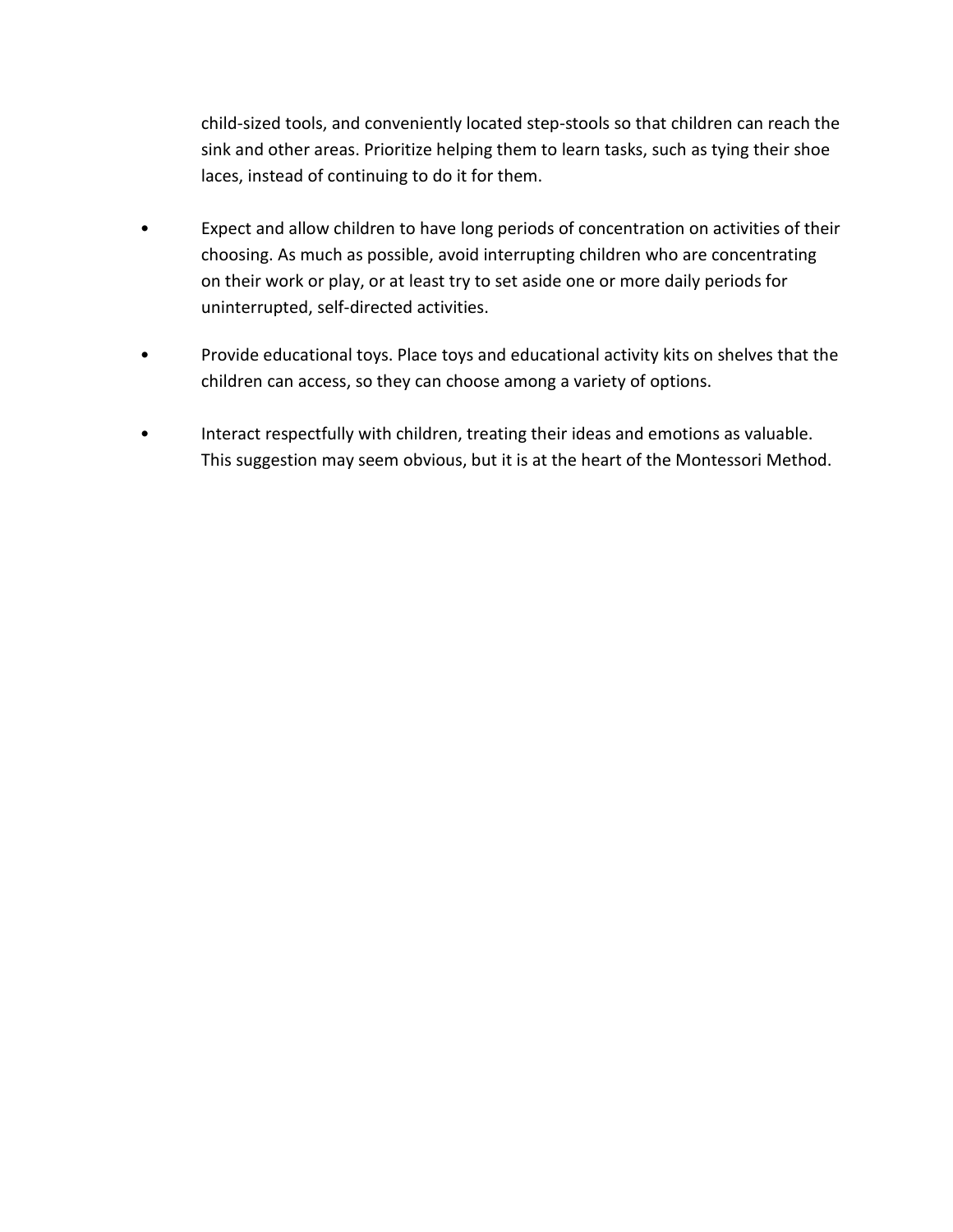#### **Suggested Reading List and Website Resources**

#### **Books by Maria Montessori**

The Absorbent Mind Discovery of the Child The Secret of Childhood To Educate the Human Potential

#### **Books About Montessori**

Montessori: A Modern Approach, Paula P. Lillard How to Raise an Amazing Child the Montessori Way, Tim Seldin Montessori: The Science Behind the Genius, Angeline Stoll Lillard Montessori Madness: A Parent to Parent Argument for Montessori Education, Trevor Eissler Understanding Montessori: A Guide for Parents, Maren Schmidt A Parent's Guide to the Montessori Classroom, Aline Wolf Nurturing the Spirit in Non-Sectarian Classrooms, Aline Wolf The Montessori Way: An Education for Life, Tim Seldin and Paul Epstein

#### **Books About Parenting**

How to Talk So Kids Will Listen and Listen So Kids Will Talk, Adele Faber and Elaine Mazlish Easy to Love,Difficult to Discipline, Becky A. Bailey, PhD Children: the Challenge, Rudolf Dreikurs The Hurried Child: Growing Up Too Fast Too Soon, David Elkind Raising Self-Reliant Children in a Self-Indulgent World, Stephen Glenn Your Child's Growing Mind: A Guide to Learning and Brain Development from Birth to Adolescence, Jane Healy Unconditional Parenting: Moving From Rewards and Punishments to Love and Reason, Alfie Kohn Last Child in the Woods: Saving Our Children from Nature Deficit Disorder, Richard Louv In Defense of Childhood, Chris Mercogliano Reclaiming Childhood: Letting Children be Children in our Achievement-Oriented Society, William Crain

#### **Website Resources**

American Montessori Society [www.amsq.org](http://www.amsq.org/) Association Montessori Internationale [www.montessori-ami.org](http://www.montessori-ami.org/) Montessori Foundation [www.montessori.org](http://www.montessori.org/) Montessori Services [www.montessoriservices.com](http://www.montessoriservices.com/) Michael Olaf Montessori Company [www.michaelolaf.net](http://www.michaelolaf.net/) Alternative Education Resource Organization (AERO) [www.educationrevolution.org](http://www.educationrevolution.org/)